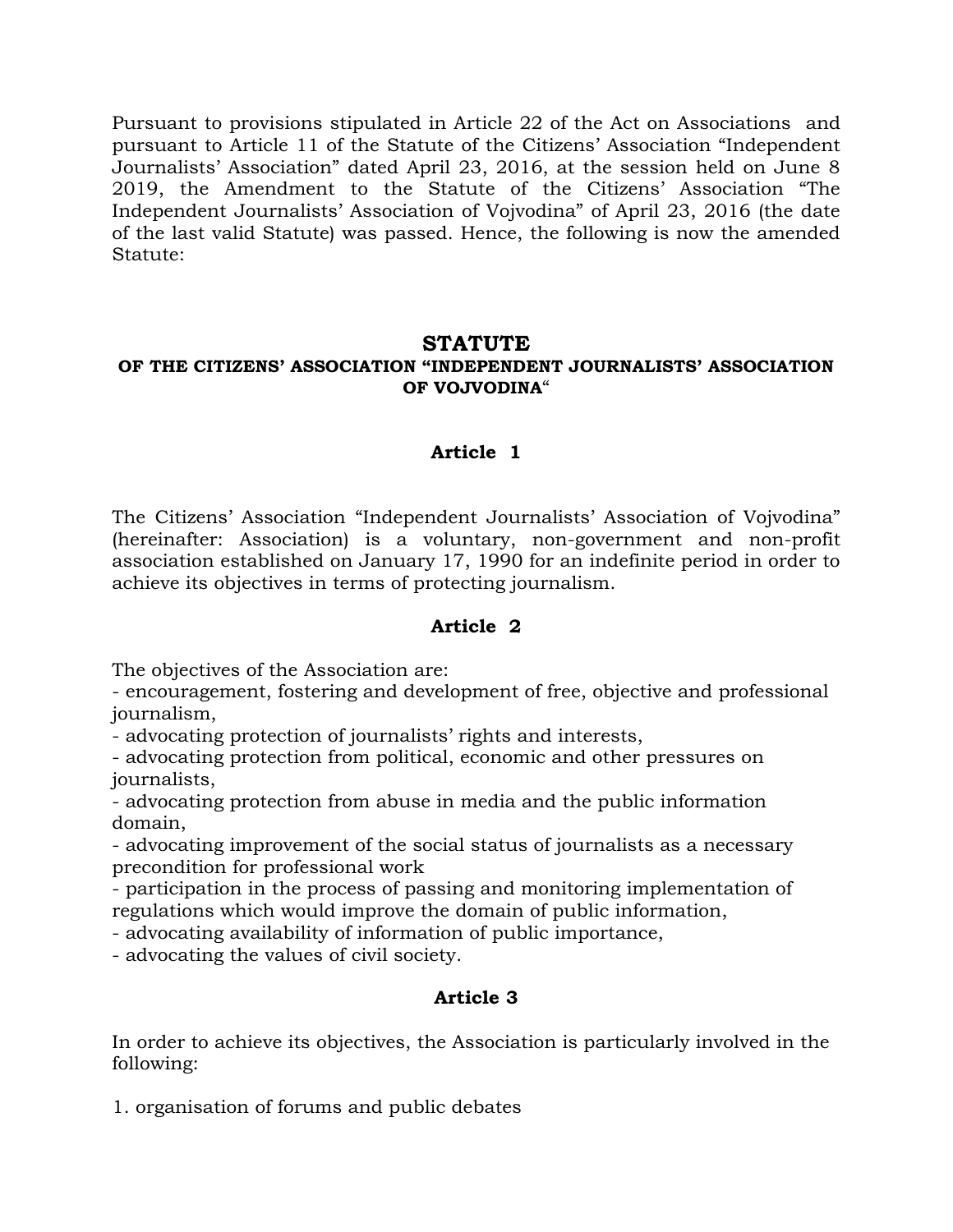2. provision of assistance in terms of legal protection and education of journalists

3. organisation of concerts, exhibitions, plays, promotions, courses, seminars and presentation on a non-profit basis

4. publishing print publications, audio and video recordings related to media and the topics dealt with by media, on a non-profit basis

5. cooperation with other associations of journalists dealing with public information domain and media.

# **Article 4**

The name of the Citizens' Association is: "Nezavisno društvo novinara Vojvodine" in Serbian, written in Cyrillic alphabet.

The name of the Citizens' Association in the languages and alphabets of ethnic minorities is, as follows:

– in Slovakian: "Nezávislý spolok novinárov Vojvodiny",

– in Hungarian: "Vajdasági Független Újságíró Egyesület",

– in Ruthenian: "Независне дружтво новинаров Војводина",

– in Romanian: "Societăţii ziariştilor Independenţi din Voivodina",

– in Croatian: "Nezavisno društvo novinara Vojvodine".

The abbreviated name of the Association is NDNV.

The headquarters of the Association is in Novi Sad, Zmaj Jovina Street, no.3/1.

The Association conducts its business on the territory of the Republic of Serbia.

# **Article 5**

Membership in the Association shall be voluntary and available upon signing the application form and a consent form, which provides consent issued by the signatory for processing personal information related to the signatory.

An eligible candidate for membership in the Association can be a journalist, editor, photo-reporter, copy editor and proof-reader, illustrator, caricaturist, layout editor, cameraman, person dealing with public relations and associates in these fields, who accept the objectives and the Statute of the Association.

Based on two written recommendations from Association members, the Executive Board shall pass a decision on admission.

# **Article 6**

Rights and obligations of members:

A member shall be entitled to: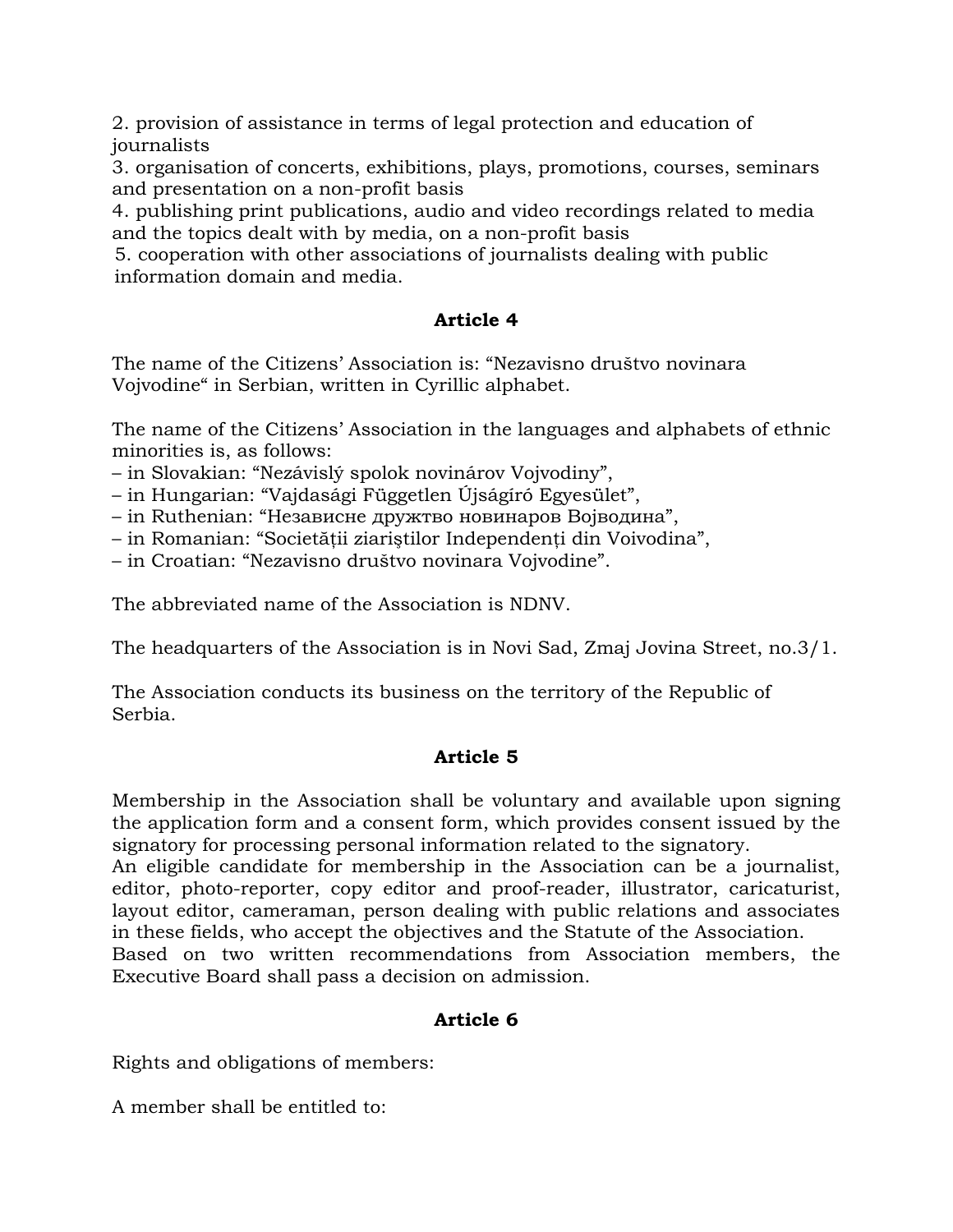- participate in the process of achieving the objectives of the Association,

- participate in the work of the Assembly,
- elect and be elected in the bodies of the Association,

- initiate activities aiming to improve journalistic practice.

A member shall be obliged to:

- abide by the principles, common Journalists' Code of Serbia and the Statute of the Association,

- take active part in the work of the Association

- pay the membership fee, amount of which shall be determined by the Executive Board for each new calendar year. It is on the basis of this payment that the member's journalist ID card with a photo shall be verified with the seal of the Association.

#### **Article 7**

#### **WITHDRAWAL OF MEMBERSHIP:**

- voluntary withdrawal, following a written statement

- decision of the Court of Honour, following a gross breach of the provisions of the Statute or the Code of Journalists of Serbia

- failure to pay the membership fee for a period longer than 6 months

- cessation of necessary preconditions for becoming a member

#### **INTERNAL ORGANISATION AND COOPERATION WITH OTHER ORGANISATIONS**

# **Article 8**

In order to achieve as many objectives in the most efficient way, the Association may establish: COMMISSIONS, SPECIAL INTEREST GROUPS (SIGs), SERVICES, TASK FORCES and other types of groups.

SIGs are formed in order to make the work of the Association more efficient and successful in certain specialized areas of the journalism domain.

A SIG shall be formed following a decision of the Executive Board.

A decision to establish a SIG closely defines the work and activities of the section.

A section is headed and managed by the president of the SIG or their deputy, who are elected by the section members.

A SIG shall not have the capacity of a legal entity, nor can it delegate members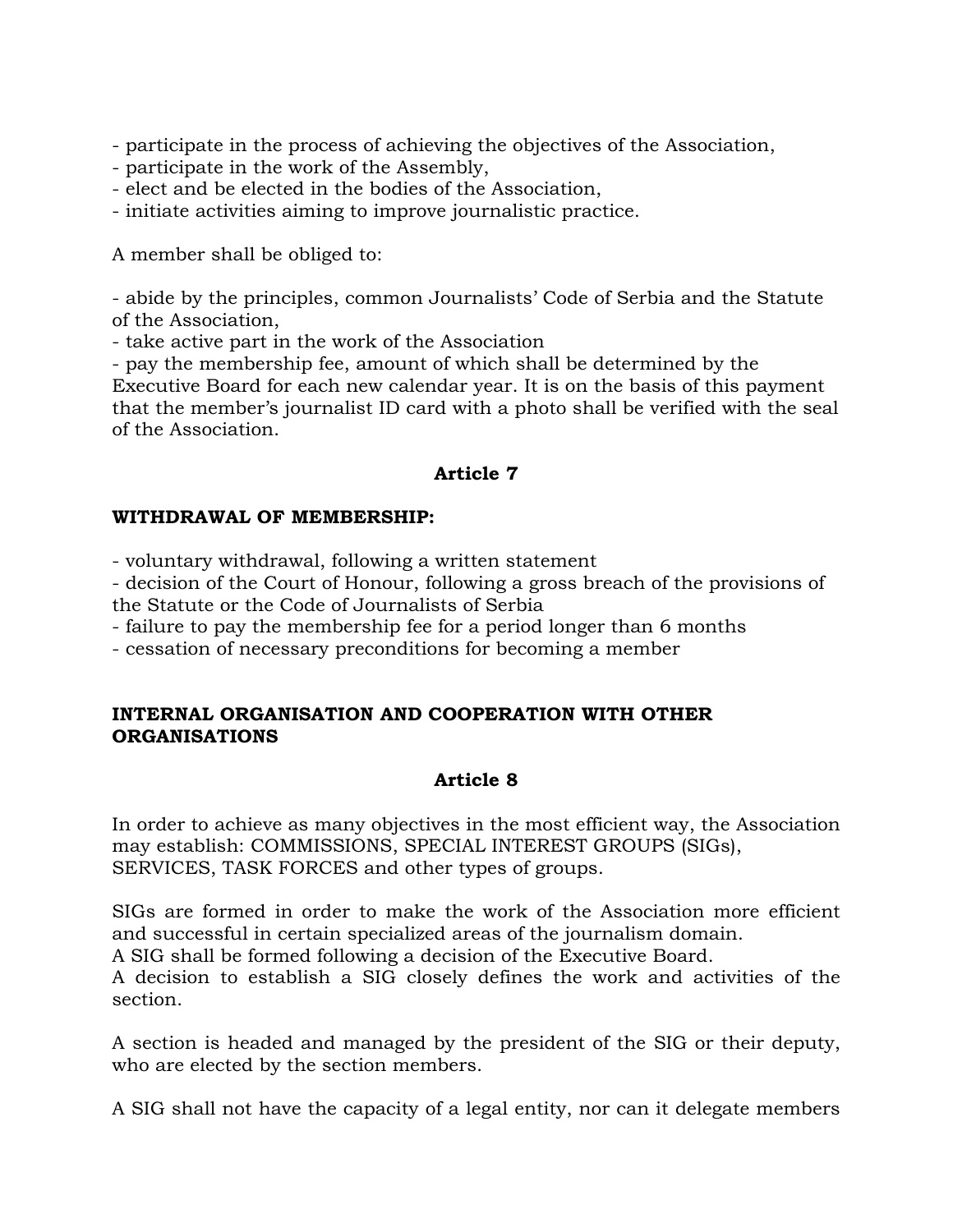for the Association's Assembly.

The Association may be a collective member of professional and other organisations, based on the decision of the Executive Board.

A member of the Association can be a member of other professional and other organisations of their own personal choice.

A membership in the Association and a membership in political parties and movements shall not be mutually exclusive, although the Association's general tendency is to have members who are not members of such organisations.

The Court of Honour shall be in charge of the conduct and activities of the Association's member in other organisations.

Should a member of the Association be elected or appointed to perform any function with the authorities or in a ruling or opposition party, their membership in the Association shall be suspended during the term of office and can be continued upon request, once the function is no longer performed.

### **Article 9**

#### **THE BODIES OF THE ASSOCIATION ARE**:

- Assembly
- Managing Board
- Supervisory Board
- Court of Honour
- IJAV Council
- Executive Board

# **Article 10**

The Assembly of the Association is the highest body of the Association, comprising all members of the Association.

In order to organise a session of the Assembly, at least 10% of the total number of members of the Association must be present.

The Assembly shall pass decisions by a simple majority of the present members, except in the cases envisaged hereunder.

# **Article 11**

#### **THE ASSEMBLY:**

- adopts the Statute of the Association, as well as amendments to the Statute,

- elects and releases members of the Managing Board, Supervisory Board, Council and Court of Honour,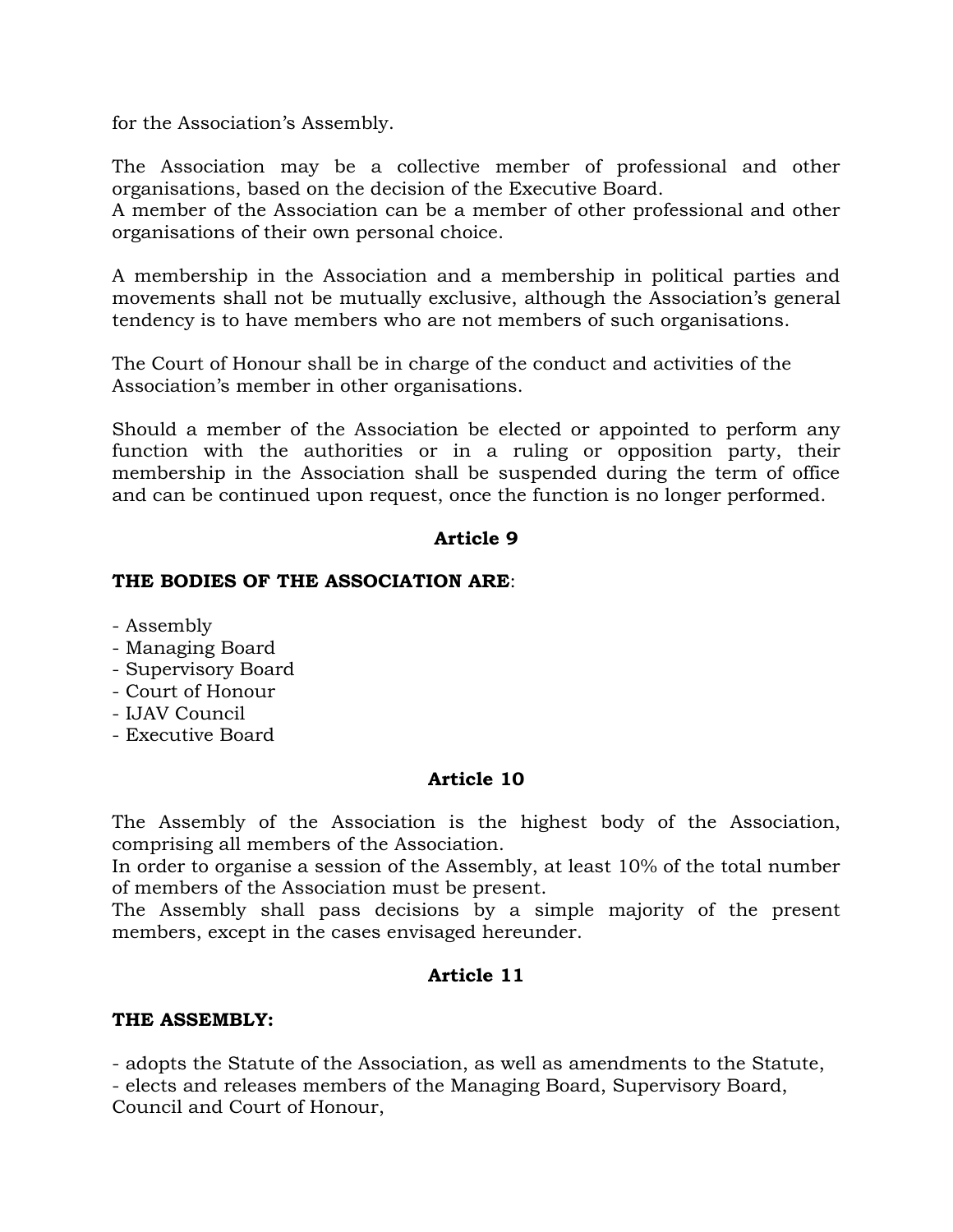- passes decisions on statutory changes of the Association and cessation of its work

- analyses and adopts the financial plan and report,

- adopts the Rulebook on the work of the Assembly,

- passes decisions, conclusions and opinions concerning the Association's scope of activity and objectives,

- adopts reports submitted by the bodies of the Assembly and articulates opinion on their work,

A two-third majority of votes of present members is needed to pass a decision on amendments to the Statute, statutory changes and cessation of the Association's work.

Members of the Association shall be informed about a session, date, venue and agenda at least 7 days prior to the scheduled date. The invitation is deemed valid if it has been sent to the member of the Association via e-mail or by publishing it on the website of the Association within the same period.

The invitation to a session of the Assembly must contain the full business name and address of the Association, date, time and venue of the session, agenda and, if there are suggested amendments to the Statute or other regulations, a written version of the suggested amendments should also be attached.

In exceptional circumstances, suggested decisions pertinent to the points in the agenda can be submitted after the invitations have been properly sent, but not later than 7 days before the session of the Assembly is held.

When late suggestions of decisions pertinent to the points in the agenda are submitted, the aforementioned suggestions are submitted to the members in the same way as the invitations to the session of the Assembly.

# **Article 12**

A session of the Assembly can be regular, extraordinary and electoral.

# **Article 13**

The regular session of the Assembly shall be held once a year.

The regular session of the Assembly shall be called by the President of the Managing Board.

The session shall be chaired by the President of the Managing Board or the vice-president of the Managing Board.

The agenda for the session of the Assembly shall be suggested by the Managing Board.

If the regular session of the Assembly is not attended by the required number of members, as stipulated in Article 10, paragraph 2, the session is called again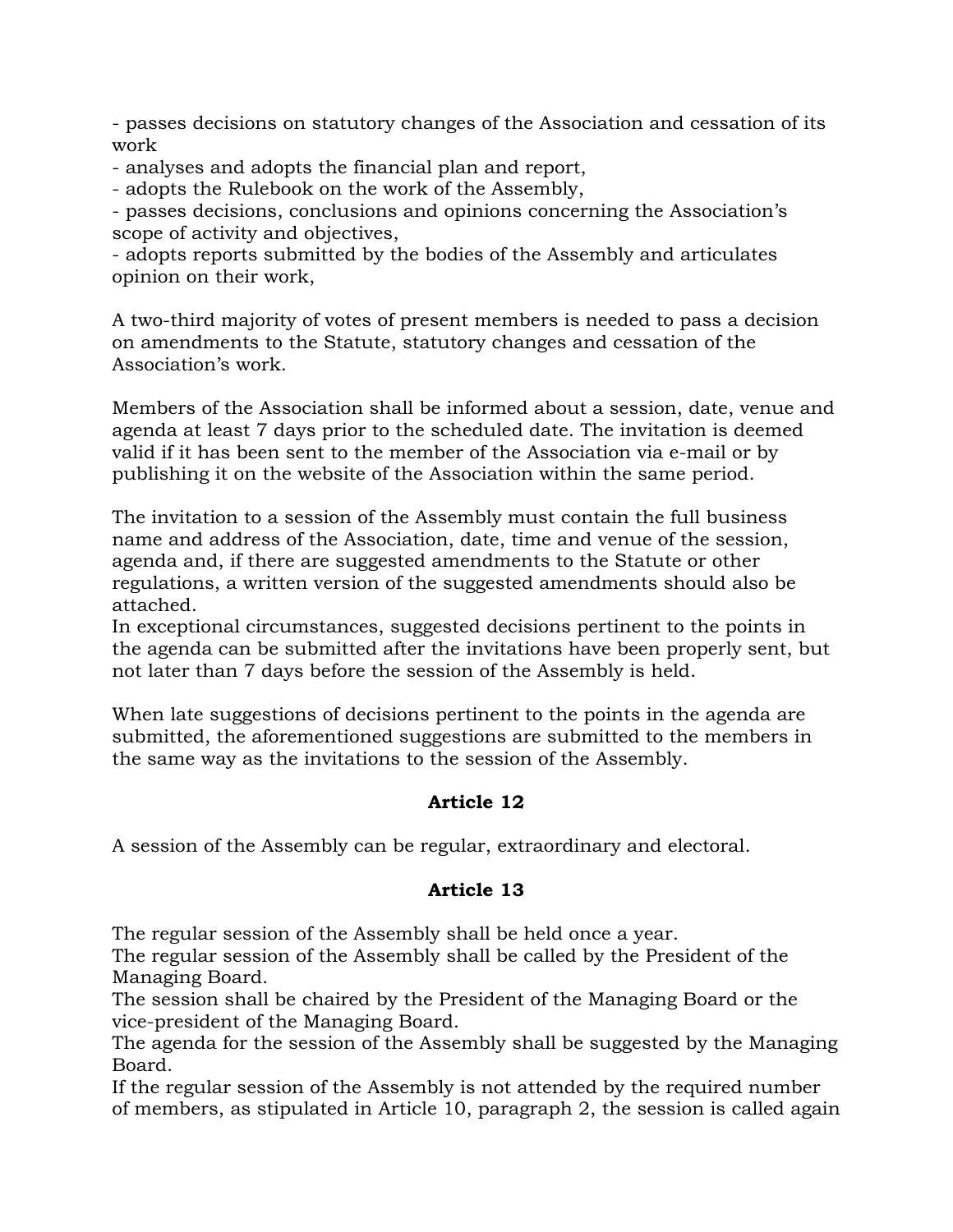within a time-frame selected by the Managing Board, but the time-frame shall not exceed 60 days from the day when the session attended by an insufficient number of members was supposed to be held.

#### **Article 14**

The extraordinary session of the Assembly shall be called if at least 20% of regular members, the President of the Managing Board and a majority of members of the Executive Board ask for it.

If the extraordinary session of the Assembly is not attended by the required number of members, as stipulated in Article 10, paragraph 2, the session is called again within the time-frame selected by the Managing Board, but the time-frame shall not exceed 60 days from the day when the session attended by an insufficient number of members was supposed to be held.

### **Article 15**

The electoral session shall be held every four years, not later than three months after the term of office of the bodies of the Association has expired.

If the electoral session of the Assembly is not attended by the required number of members, as stipulated in Article 10, paragraph 2, the session is called again within 10 days.

# **Article 16**

# **CHAIRPERSON OF THE MANAGING BOARD**

The chairperson of the Managing Board represents the Association and is responsible for the legality of Association's operation.

Should the chairperson fail to perform their duties, including failing to call a session of the Assembly, for either justifiable or unjustifiable reasons, the duties in question will be taken over and performed by the vice-chairperson of the Managing Board.

# **Article 17**

# **THE MANAGING BOARD**

The Managing Board manages the work of the Association by making strategic decisions for the development and benefit of the Association. The Managing Board comprises nine members, elected by the Assembly for a period of four years.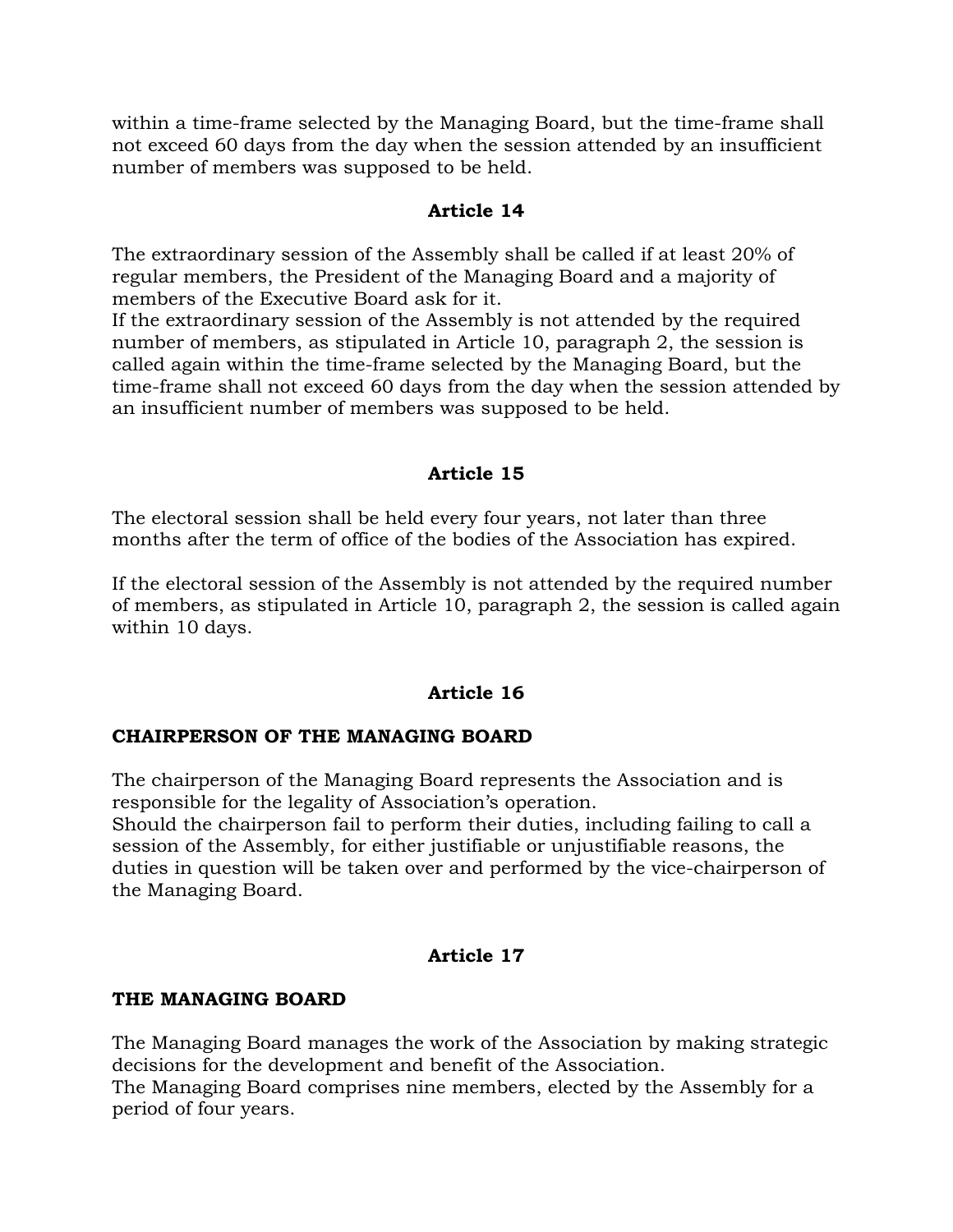#### **Article 18**

The Managing Board is obliged to hold its constitutive session not later than 8 days after the Assembly, where the chairperson and vice-person of the Managing Board shall be elected.

At the constitutive session, the members of the Managing Board appoint the members of the Executive Board, acting upon the recommendations of the chairperson of the Managing Board.

The chairperson of the Managing Board calls and chairs the sessions of the Managing Board, represents the Managing Board before the Assembly, the Executive and Supervisory Board and submits reports to the Assembly about the work of the Managing Board.

Should the chairperson of the Managing Board be prevented to perform their duties, the vice-chairperson shall call and chair the sessions of the Managing Board and represent the Managing Board before the bodies of the Association. Should the chairperson of the Managing Board terminate their term of office, they shall be replaced by the vice-chairperson of the Managing Board, until a new chairperson is elected.

# **Article 19**

# **The Chairperson of the Managing Board**

- represents the Association

- signs the decisions and other regulations of the Association
- calls the sessions of the Assembly
- chairs the sessions of the Assembly
- implements the decisions of the Assembly
- suggests a plan of strategic development
- performs other tasks delegated to them by the Assembly
- suggests to the Managing Board candidates for the Executive Board

(programme, executive and financial director)

- performs other tasks envisaged by the Statute

# **Article 20**

# **The Managing Board:**

- manages the Association by passing strategic programme and financial decisions for the development and benefit of the Association, in accordance with the applicable laws, the Statute and other regulations of the Association, as well as the decisions of the Assembly, the Supervisory and the Executive Board;

- appoints and releases the Executive Board;

- verifies the work plan of the Executive Board, as well as annual programme and financial plans submitted by the Executive Board;

- approves the rulebook on the work of the Association and the rulebook on organisation and systematisation of work places within the Association;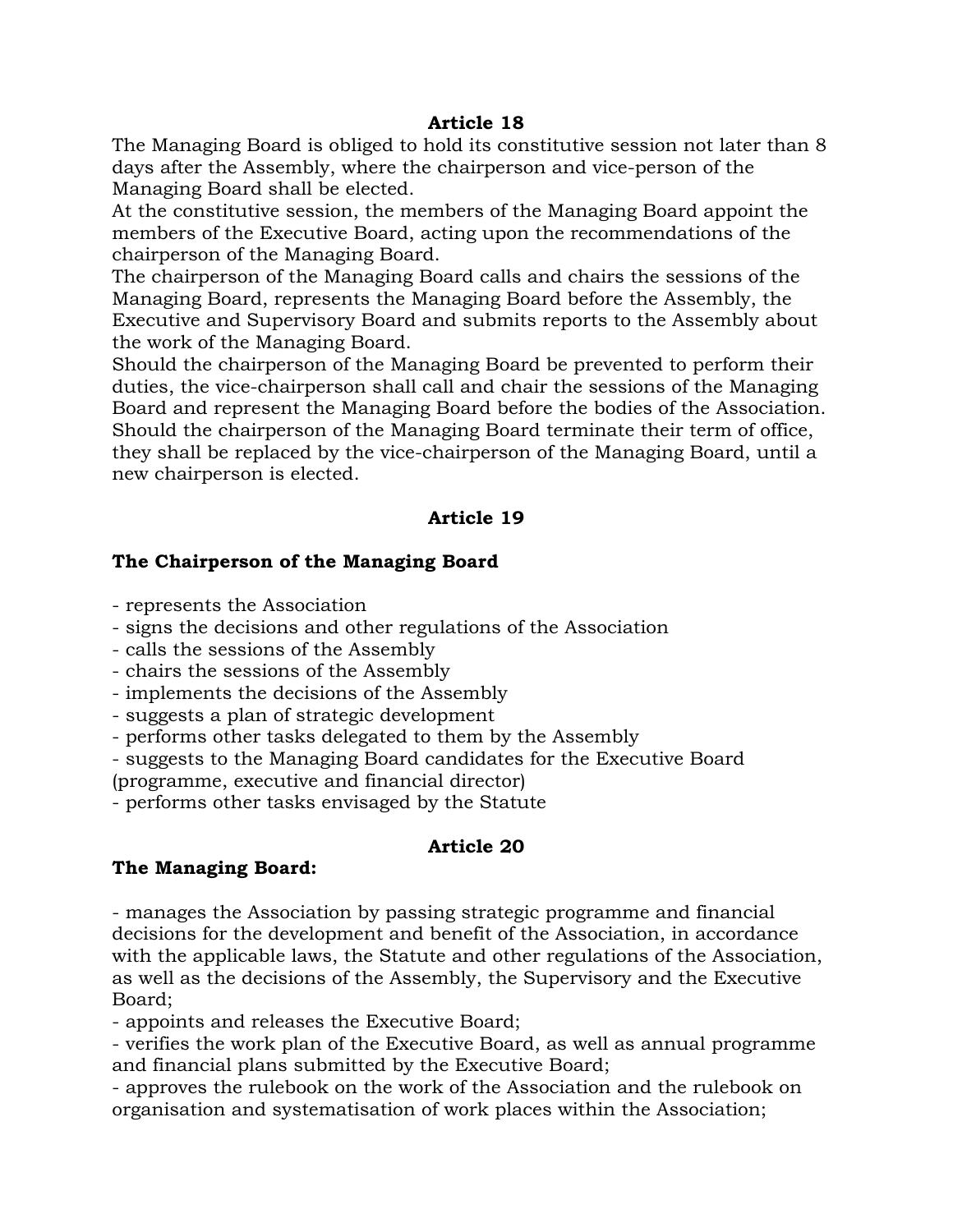- cooperates with the Executive Board;

- establishes bodies, in cooperation with the Executive Board, where external experts can be included, for the purpose of programme and financial development of the Association;

- decides on admission of new members;

- decides on requests by members of the Association for temporary exclusion from the obligation of paying the membership fee;

- adopts the strategic development plan of the Association;

- suggests the agendas for the sessions of the Assembly and recommends decisions to be adopted by the Assembly;

- reports to the Assembly about its work;

- decides on the number of commissioners and other matters related to the work, rights and obligations of the Association's commissioners;

- decides on creating a SIG or its termination, as well as on all matters related to the work of a SIG;

- decides on commemoration of important dates and awards to journalists and other people working in the media;

- decides on creating alliances and cooperation with journalists' and similar organisations and associations in Serbia and abroad,

- take part in the endeavour to improve the legislations related to public

information and the general conditions for the work of journalists;

- performs other tasks envisaged by the Statute.

#### **Article 21**

#### **SUPERVISORY BOARD**

The Supervisory Board comprises three members elected by the Assembly for the period of four years.

The provisions of Article 22 of the Statute regulate the constitution and work of the Supervisory Board.

The Supervisory Board holds regular sessions at least twice a year, but even more frequently should a need arise.

The Supervisory Board may pass decisions only if all members are present at the sessions.

The decisions are passed by simple majority.

The Supervisory Board may adopt a rulebook on its work.

#### **Article 22**

#### **The Supervisory Board**

- supervises the activities and property of the Association,
- supervises the implementation of the Statute,
- gives opinions, advice and recommendations on how to resolve conflict situations and conflicts of interest,
- supervises the implementation of the Assembly's decisions,
- passes regulations envisaged by the Statute,
- performs other tasks envisaged by the Statute.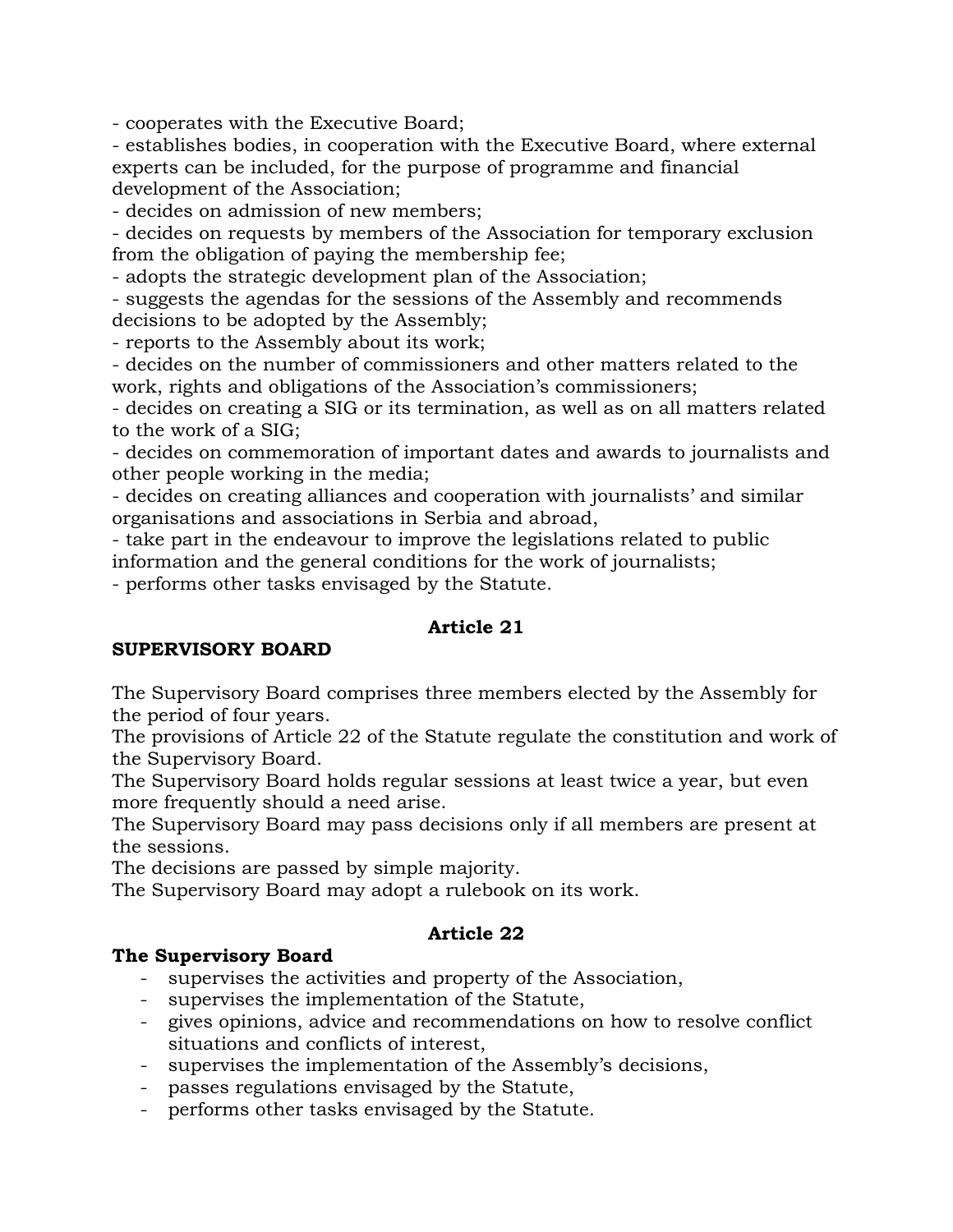### **Article 22a**

The Court of Honour comprises three members of the Association elected directly and publicly by the Assembly.

Only those members who consistently respect the journalists' code of ethics shall be nominated and elected in the Court of Honour.

### **Article 23**

#### **SCOPE OF ACTIVITIES**

The Court of Honour shall ensure that professional and ethical principles are obeyed in the conduct of business of the Association, its bodies and members.

It shall establish, within its jurisdiction, cooperation with the Council for the Press.

Should the Journalists' Code of Serbia be violated, the Court of Honour may pass the following measures:

- public warning to the editorial and journalist

- suspension from the Association for a period of one year
- permanent exclusion from the Association

When deciding on a violation of the Code of Journalists of Serbia, the Court of Honour is obliged to hear the member and collect all relevant evidence.

In case professional and ethical principles of journalism in media are violated, the Court of Honour may express its opinion publicly.

# **Article 23a**

# **IJAV COUNCIL**

The Council shall comprise five members, elected by the vote of the Assembly.

The members of the IJAV Council shall be elected among reputable public figures, who through their work advocate promotion of values and achievement of objectives and principles of the Association.

The members of the IJAV Council do not have to be members of the Association.

#### **Article 23b SCOPE OF ACTIVITIES OF THE COUNCIL**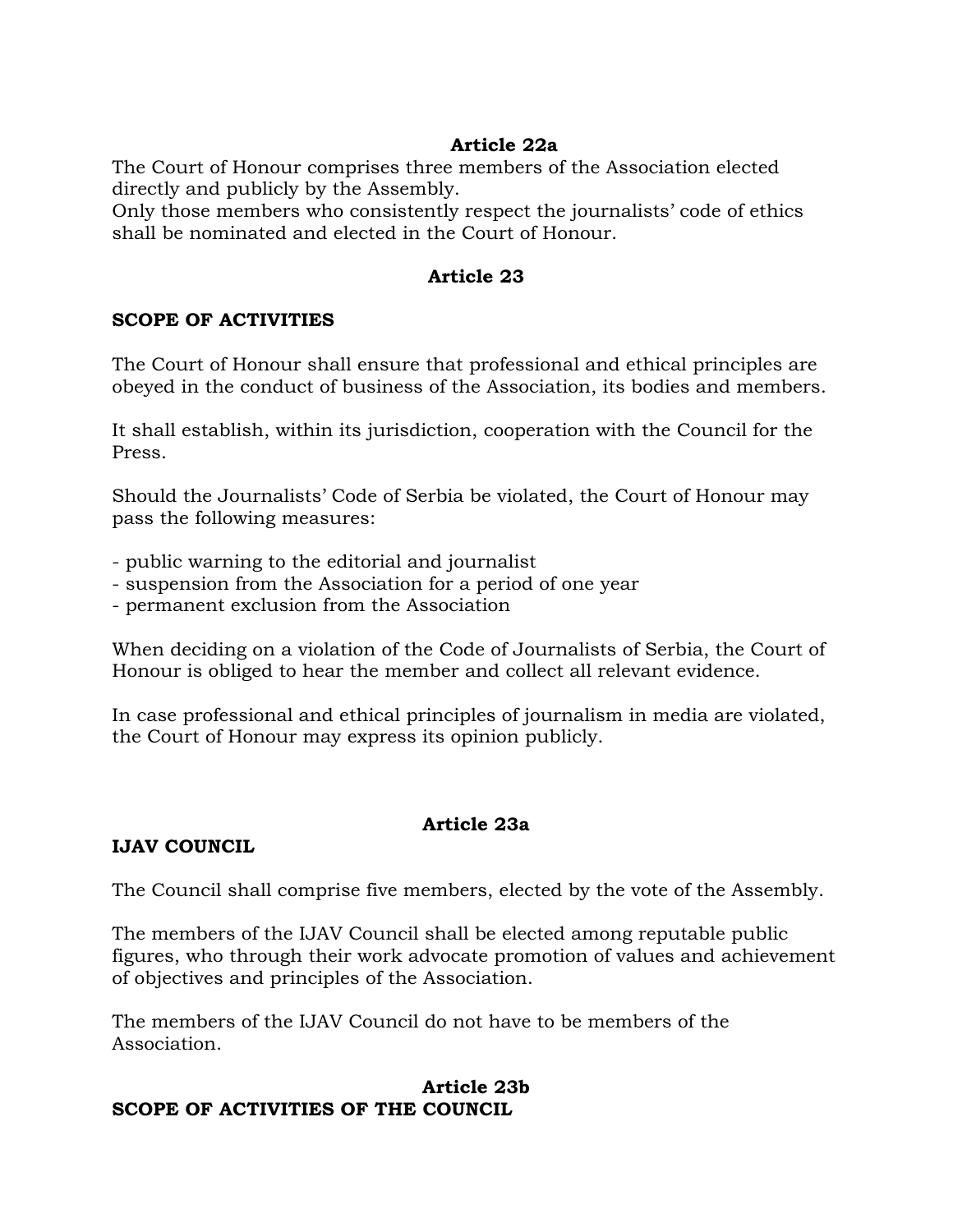The Council is an advisory body within the Association.

The members of the Association's Council shall use their reputation and experience to assist the activities of the Association and take part in the work of the Assembly and, if needed and requested, in the work of the Executive Board.

### **Article 24**

### **THE EXECUTIVE BOARD**

The Executive Board manages programme, financial and administrative affairs of the Association and passes decisions for the development and benefit of the Association.

The Executive Board comprises three members, who perform the functions of the programme director, executive director and financial director, respectively. The members of the Executive Board shall be elected by the Assembly, upon a recommendation of the chairperson of the Managing Board, for a period of four years.

The members of the Executive Board elect one of them to be the chairperson of the Executive Board.

#### **Article 25**

#### **The Executive Board**

- manages the Association in accordance with the applicable laws, the Statute and other regulations of the Association, as well as the decisions passed by the Assembly, the Managing Board and the Supervisory Board;
- looks after the property of the Association and collection of financial resources, as well the ways the surplus of income is invested to improve the activities of the Associations;
- suggests to the Managing Board a work plan designed by the Executive Board within 15 days after the Board is constituted,
- coordinates the process of creating the Association's strategic plan, annual programme and financial plans and is responsible for their implementation;
- decides on the funds used for achieving and implementing the aims of the Association;
- appoints and releases the coordinator of an individual project used to achieve the aims of the Association, who submits a report on their work to the Executive Board and chooses their associates for the project independently;
- passes decisions on hiring administrative and support staff in the Association, as well as on hiring expert programme staff,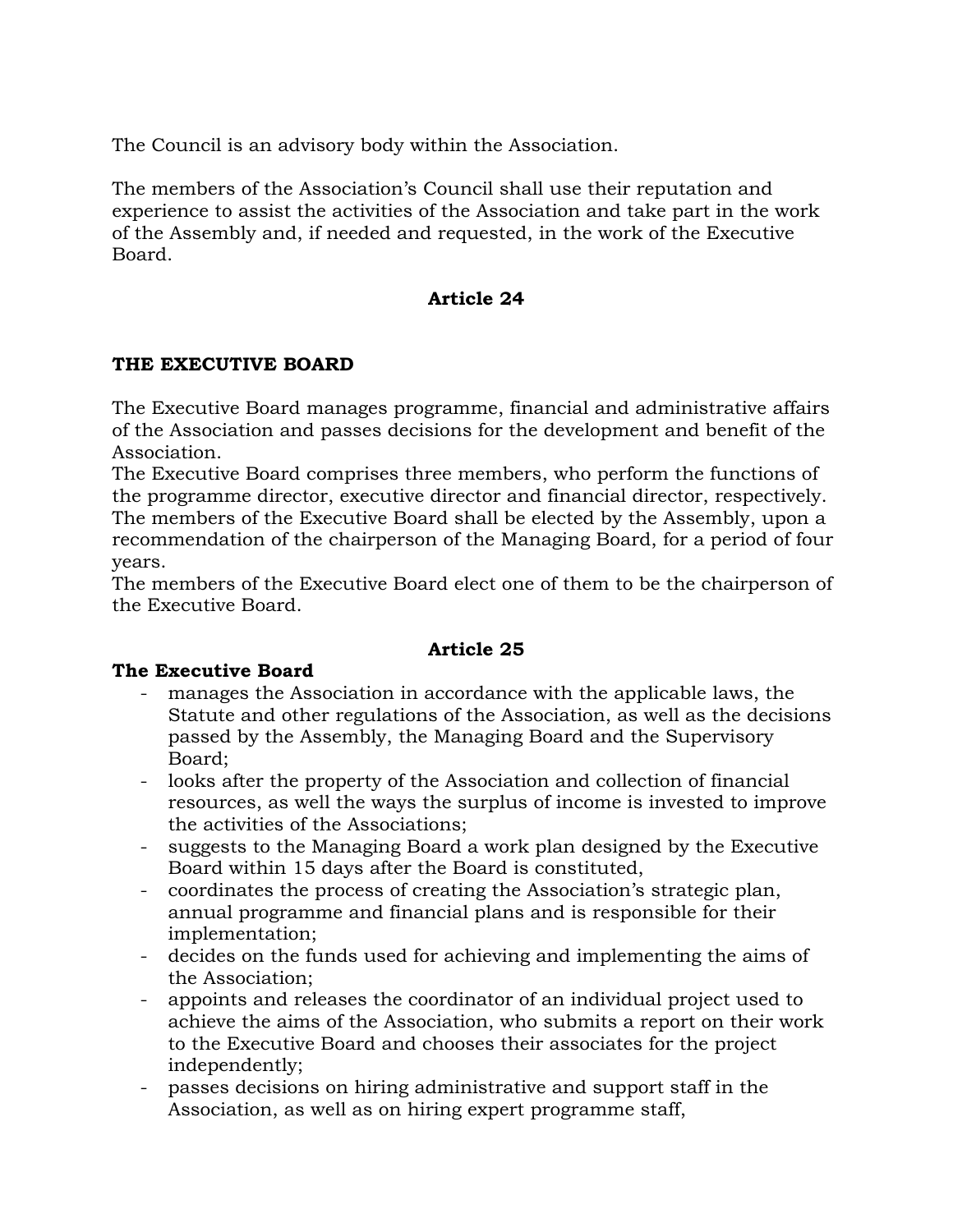- appoints the person who is charge of keeping records of the membership in the Association and collection of membership fees;
- recommends amendments and appendices to the Statute;
- passes the decision on the amount of the membership fee for regular members of the Association;
- passes the decision on the type, content and prices of services provided by the Association;
- drafts the Rulebook on the work of the Association and the Rulebook on organisation and job systematisation in the Association;
- makes a recommendation related to salary bands;
- submits reports to the Managing Board on the operations and financial affairs of the Association;
- performs other tasks envisaged by the Statute.

### **Article 26**

The work of the Executive Board is coordinated by the chairperson of the Executive Board.

The Executive Board is subordinate to the Managing Board and the Supervisory Board.

The members of the Executive Board improve their work, represent and promote the Association in Serbia and abroad.

# **Article 27**

The Executive Board is obliged to recommend the work plan of the Executive Board within 15 days from the day when it is constituted. The work plan shall contain the allocation of liabilities among the members of the Executive Board, taking into account previous activities, results and the level of the organisation's development.

Immediately after the work and development plan is approved by the Managing Board, the Executive Board is obliged to present the work plan of the Executive Board to the Supervisory Board and employees.

The Executive Board is obliged to coordinate the process of drafting the strategic plan and annual programme and financial plans with the Managing Board and the Supervisory Board.

# **Article 28**

The sessions of the Executive Board are organised when a need arises and every member of the Executive Board has the right to call a meeting. The Executive Board passes its decision by a simple majority.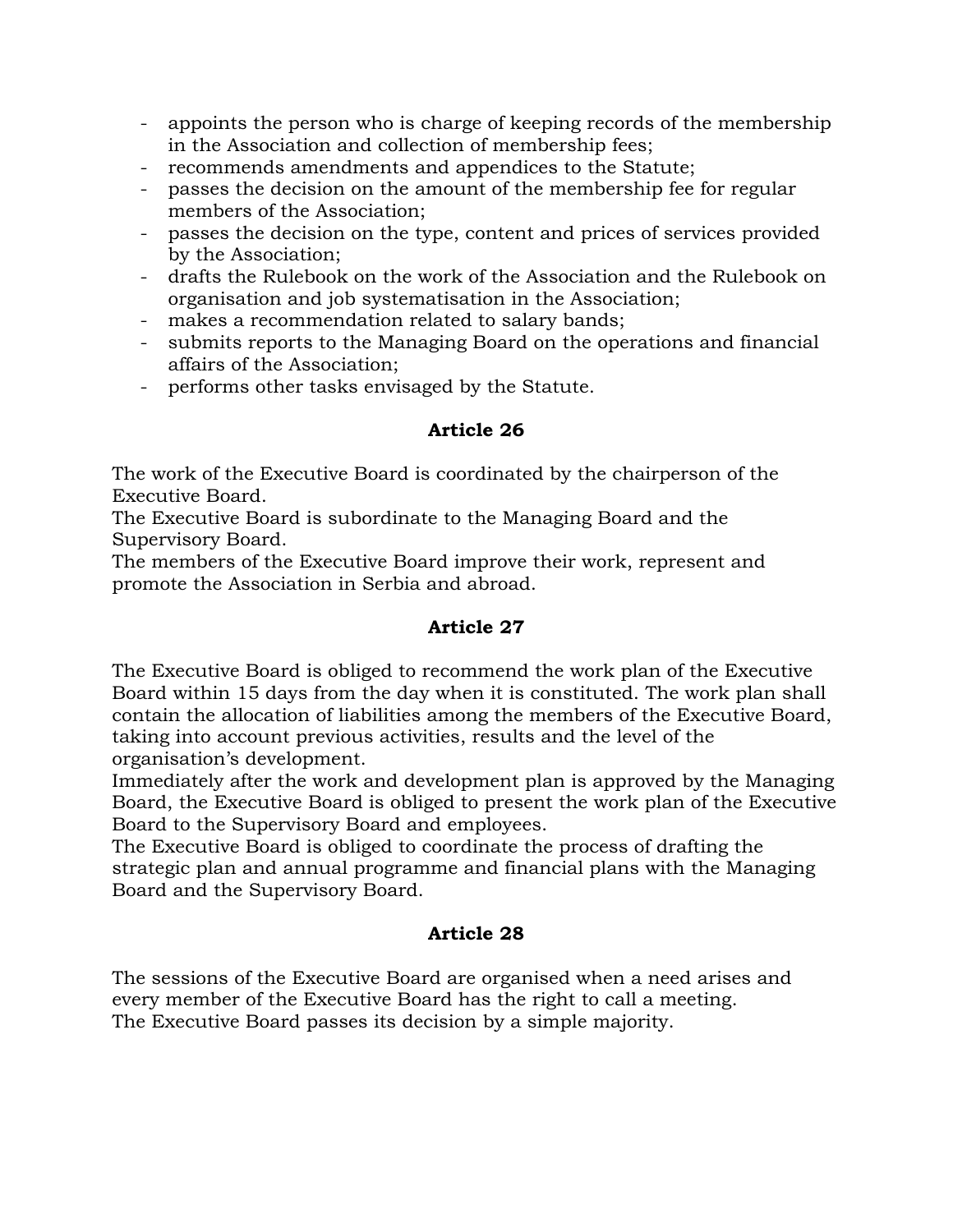Executive Board shall work in sessions.

The President of the Executive Board shall organise the work of the Executive Board.

Should the President of the Executive Board be prevented from chairing a session, any member of the Executive Board elected by the present members of the Executive Board can chair the session.

A quorum for conducting business and having a session shall be made up of a majority of the total number of members of the Executive Board.

The Executive Board shall pass all decisions at sessions with a simple majority of votes of the present members.

A session of the Executive Board shall be called by the President of the Executive Board once a month, not later than the end of the current month.

A request for an extraordinary session of the Executive Board from the previous paragraph of the this Article can be submitted by:

- A majority of members of the Executive Board

- At least 10% of regular members of the Association

A request for calling an extraordinary session of the Executive Board shall be submitted to the President of the Executive Board.

A session of the Executive Board must be called within eight days from the receipt of a justified request in writing.

The invitation to a session of the Executive Board shall be sent to the members of the Executive Board at least five days before the scheduled date for the session. An invitation shall be deemed valid if it is sent to a member of the Executive Board via e-mail, over the phone, by publishing it on the website of the Association, at least five days before the scheduled date for the session. The invitation must contain the date, time and venue of the session and a suggested agenda.

# **Article 21**

A suggested agenda for the session is submitted by the submitter of the request for a session of the Executive Board.

Each member of the Executive Board may suggest amendments to the agenda, while the final decision shall be made by the Executive Board.

# **Article 29**

The elections for the bodies of the Association shall be held at the electoral session of the Assembly every four years, within three months following the expiry of the previous terms of office.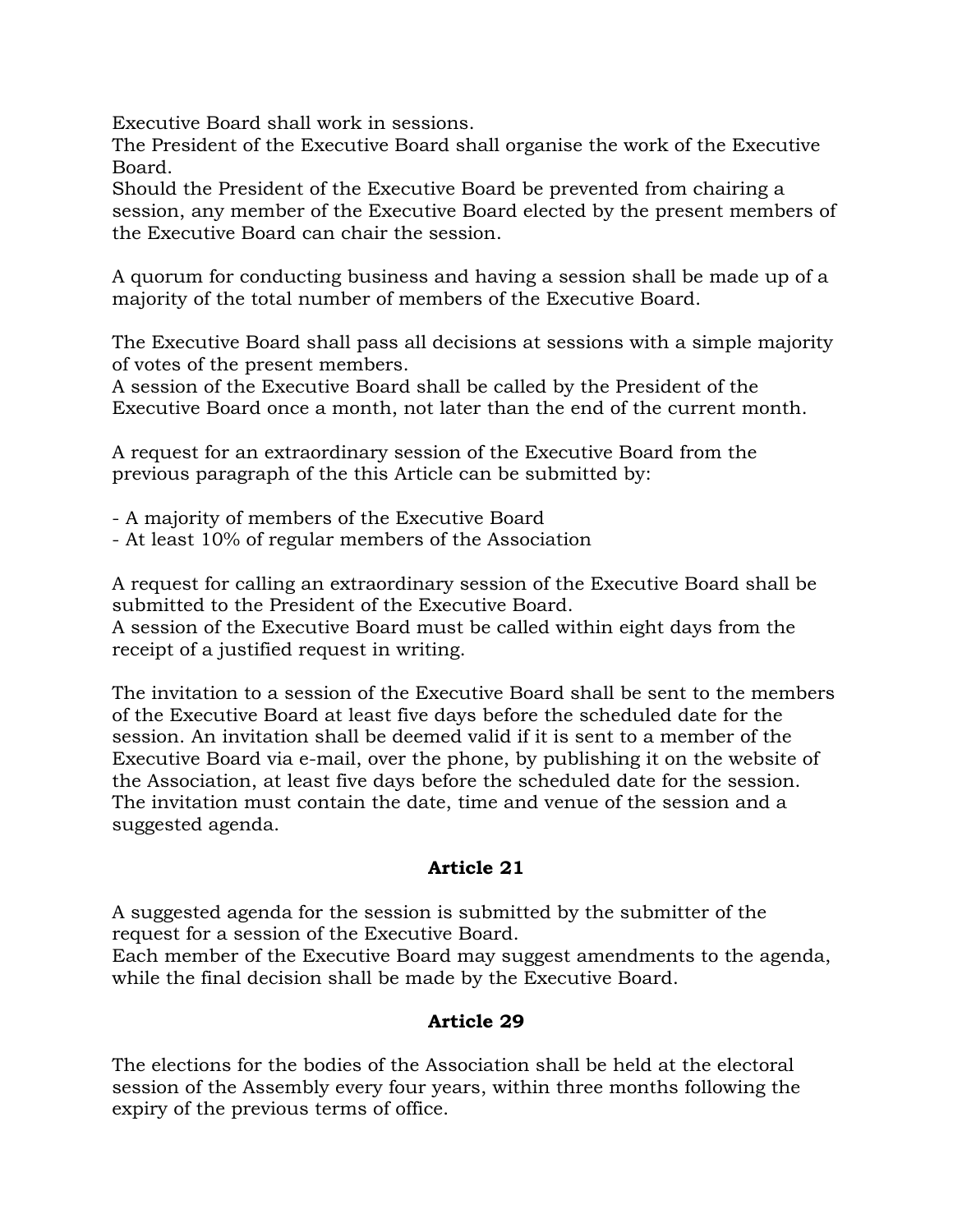The Managing Board, the Supervisory Board, the Court of Honour and the Association's Council shall be elected at the electoral session of the Assembly. A candidate for a member of a body shall be nominated by the bodies or at least 10 members of the Association.

#### **Article 29a**

The electoral session of the Assembly shall elect a three-member electoralverification committee, which:

- proclaims the list of candidates for the bodies of the Association
- proclaims the voting results
- informs the Assembly about the voting results.

The elections shall be conducted though secret or public voting, depending on the decision of the Assembly.

The elections shall be based on the candidate lists, which have to be suggested before the deadline set by the Managing Board or another body authorised by the Managing Board.

# **Article 30**

If two or more candidates receive the same number of votes, there will be a second round of voting at the same session, with them as sole candidates. The candidate who receives the most votes shall be elected into the body of the Association for which they have been nominated.

# **Article 31**

The members of the bodies of the Association no longer serve the function:

- upon personal request, resignation;

- when their four-year term of office expires,

- if recalled, for failing to fulfil their task diligently and responsibly;

- if recalled, in case they misuse power or damage the reputation of the Association;

- pursuant to a decision of the Court of Honour in case of violating the provisions of the Statute or the journalists' code of conduct;

- in case they are unable to perform the function for a period over six months.

# **Article 32**

The work of the Association shall be public.

The work shall be made public by informing the members and the public though public statements, issuing the newsletter, submitting reports at the sessions of the Assembly.

Notices regarding sessions and other issues will be displayed at the head office of the Association, published in media or on public places envisaged for public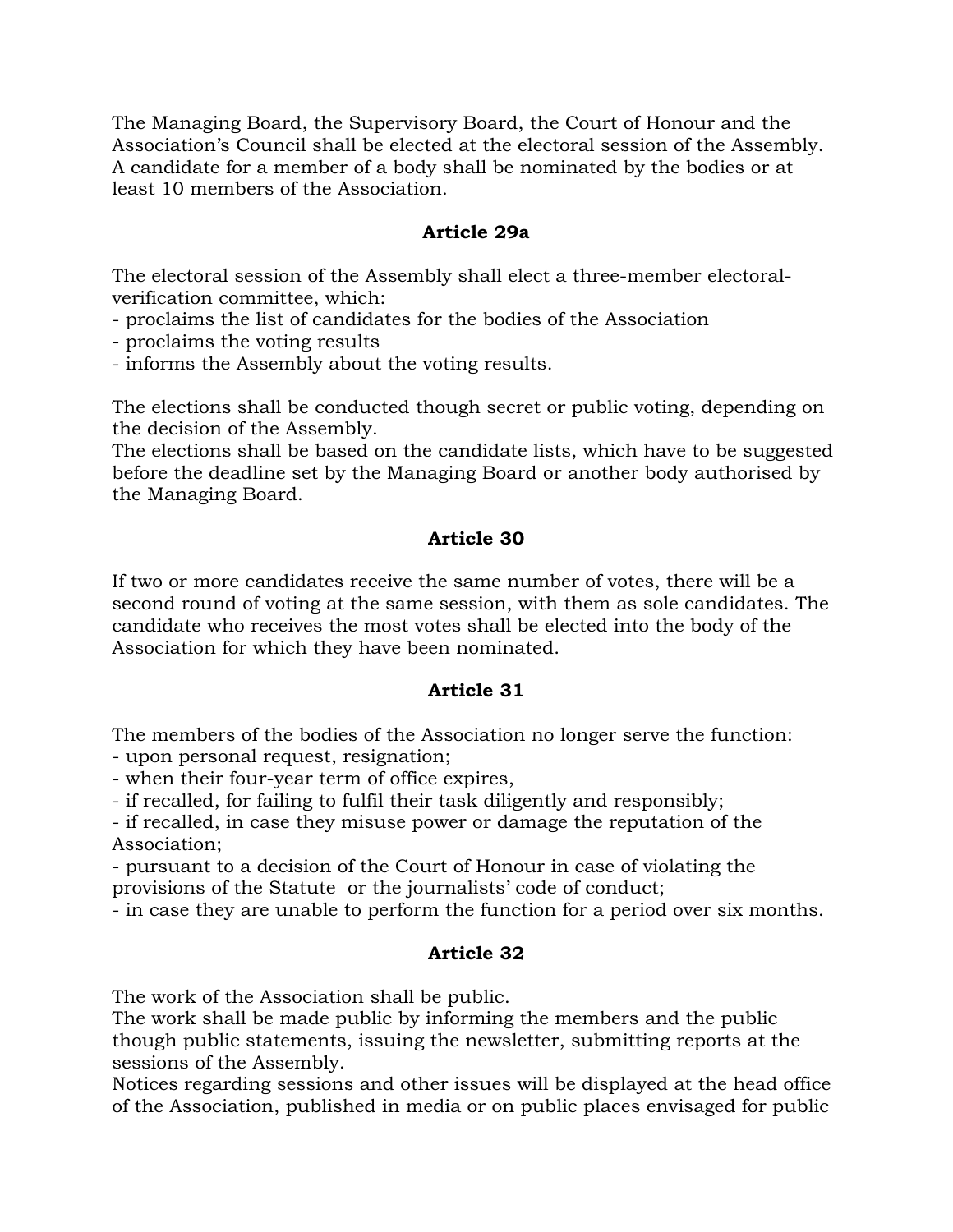announcements.

### **Article 33**

The Association obtains funds by collecting membership fees, receiving donations, applying for projects with state bodies or foundations, as well as other sources pursuant to applicable laws.

#### **Article 34**

The Association shall conduct the following economic activities:

- 7414 consulting and management services
- TV production
- Publishing books, brochures, music books and other publications
- Renting its real estate for organisation of conferences

It is through these activities that the Association obtains funds.

The Association may commence with the direct performance of these activities only after it has been registered with the Serbian Business Registers Agency.

#### **Article 35**

The Association shall cease operations following a decision of the Assembly, when the conditions for achieving the objectives of the Association cease to exist, as well as in other cases envisaged by the law.

#### **Article 36**

erased

#### **Article 37**

The Association shall have a round seal, with the name of the Association "Nezavisno društvo novinara" written on the rim of the seal in Serbian, in both Cyrillic and Latin alphabet, in Ruthenian "Независне дружтво новинаров", in Romanian "Societăţii ziariştilor Independenţi", in Slovakian "Nezávislý spolok novinárov", in Hungarian "Független Újságíró Egyesület", in Croatian "Nezavisno društvo novinara", while the centre of the seal features the name "Vojvodina" written in Cyrillic and Latin alphabet.

#### **Article 38**

All issues not regulated by this Statute shall be governed by the provisions of the Act on Associations.